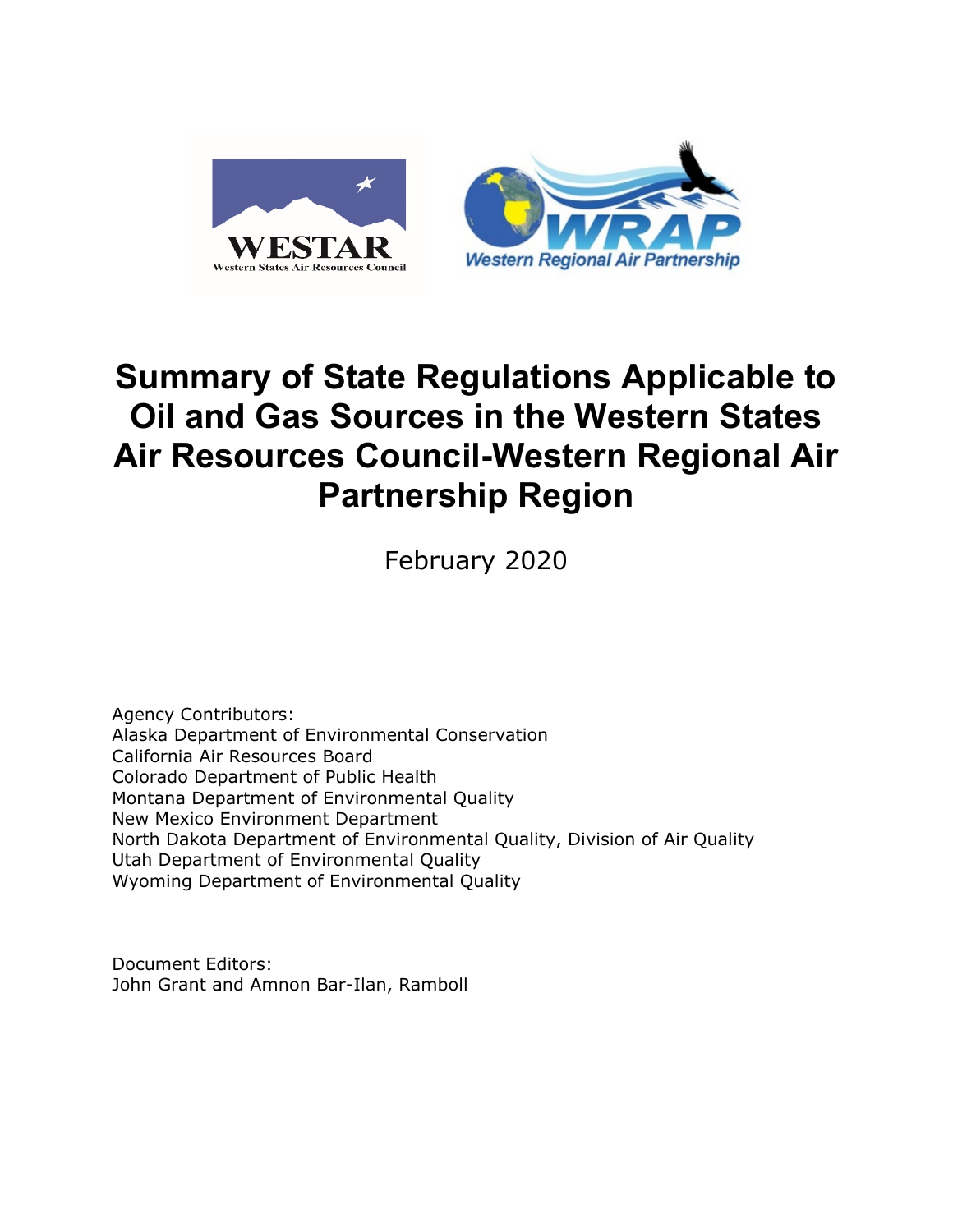



# **1.0 Introduction**

This document describes oil and gas (O&G) emission control regulations currently in place (as of January 2020) in several western US states in the Western States Air Resources Council- Western Regional Air Partnership (WESTAR-WRAP) region. The focus is on O&G emission sources in wellsite, gas gathering and boosting, and gas processing<sup>[1](#page-1-0)</sup> subsectors (items 1, 5, and 6 in Figure 1).

Agencies with jurisdiction in O&G producing areas in the WESTAR-WRAP region that contributed text to this document describing applicable regulations within their jurisdiction include:

- Alaska Department of Environmental Conservation (AKDEC)
- California Air Resources Board (CARB)
- Colorado Department of Public Health (CDPHE)
- Montana Department of Environmental Quality (Montana DEQ)
- New Mexico Environment Department (NMED)
- North Dakota Department of Environmental Quality, Division of Air Quality (NDDEQ, DAQ)
- Utah Department of Environmental Quality (Utah DEQ)
- Wyoming Department of Environmental Quality (WYDEQ)

State agency rules and regulations described in this document do not apply on Tribal Lands.

A comprehensive table of federal and state regulations applicable to O&G wellsite and midstream O&G sources in the WESTAR-WRAP region (including Tribal Lands) has also been compiled and is posted along with this document on the Western Regional Air Partnership Oil and Gas Workgroup (WRAP OGWG) website[2](#page-1-1).

i,

<span id="page-1-0"></span> $<sup>1</sup>$  gas gathering and boosting, and gas processing subsectors together are referred to as "midstream" sources</sup>

<span id="page-1-1"></span><sup>2</sup> <https://www.wrapair2.org/OGWG.aspx>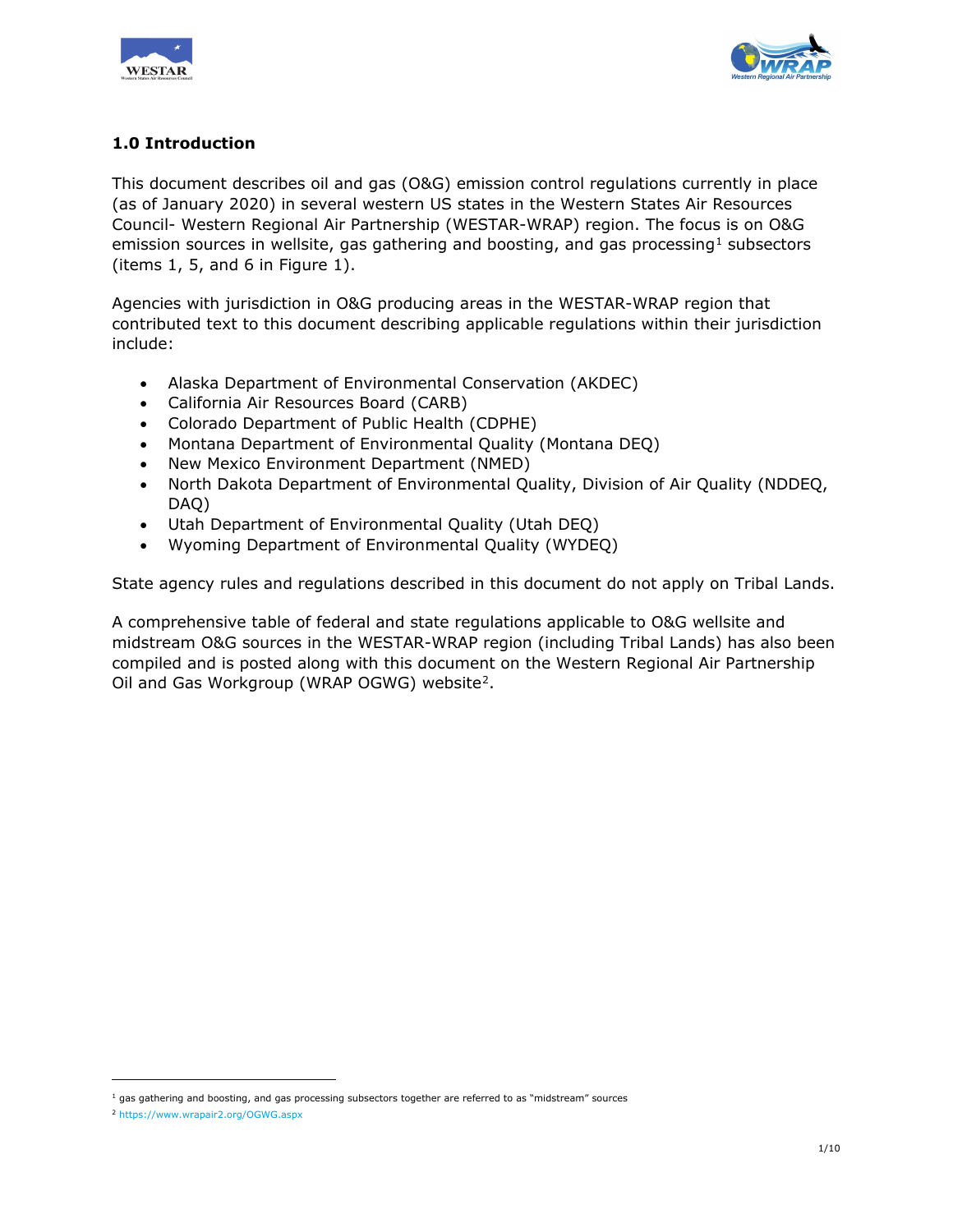





**Figure 1. Example Petroleum and Natural Gas Industry schematic[3.](#page-2-0)**

# **2.0 State Regulations Overview**

The narratives below summarize the major components of each state's regulatory program applicable to O&G wellsite and midstream sources. As noted above, whereas the comprehensive companion table includes detailed information, including specific regulations applicable to each source category by jurisdiction.

# **2.1 Alaska**

i,

With respect to control of emissions of volatile organic compounds (VOC), the Alaska Department Environmental Conservation (AKDEC) has adopted New Source Performance Standard (NSPS) Subpart OOOO for Standards of Performance for Crude Oil and Natural Gas Production, Transmission and Distribution and for Crude Oil and Natural Gas Facilities for which Construction, Modification, or Reconstruction Commenced after September 18, 2015. Alaska has also adopted NSPS Subpart KKK regulations for Leak Detection and Repair (LDAR) at gas plants. Alaska does not consider or include VOC or hazardous air pollutant (HAP) emissions/controls in their minor source permit program, nor do they have delegation of the applicable NSPS/ National Emission Standards for Hazardous Air Pollutants (NESHAP) obligations for their minor source program.

<span id="page-2-0"></span><sup>3</sup> Source[: https://www.epa.gov/ghgreporting/ghgrp-and-oil-and-gas-industry,](https://www.epa.gov/ghgreporting/ghgrp-and-oil-and-gas-industry) accessed November 2019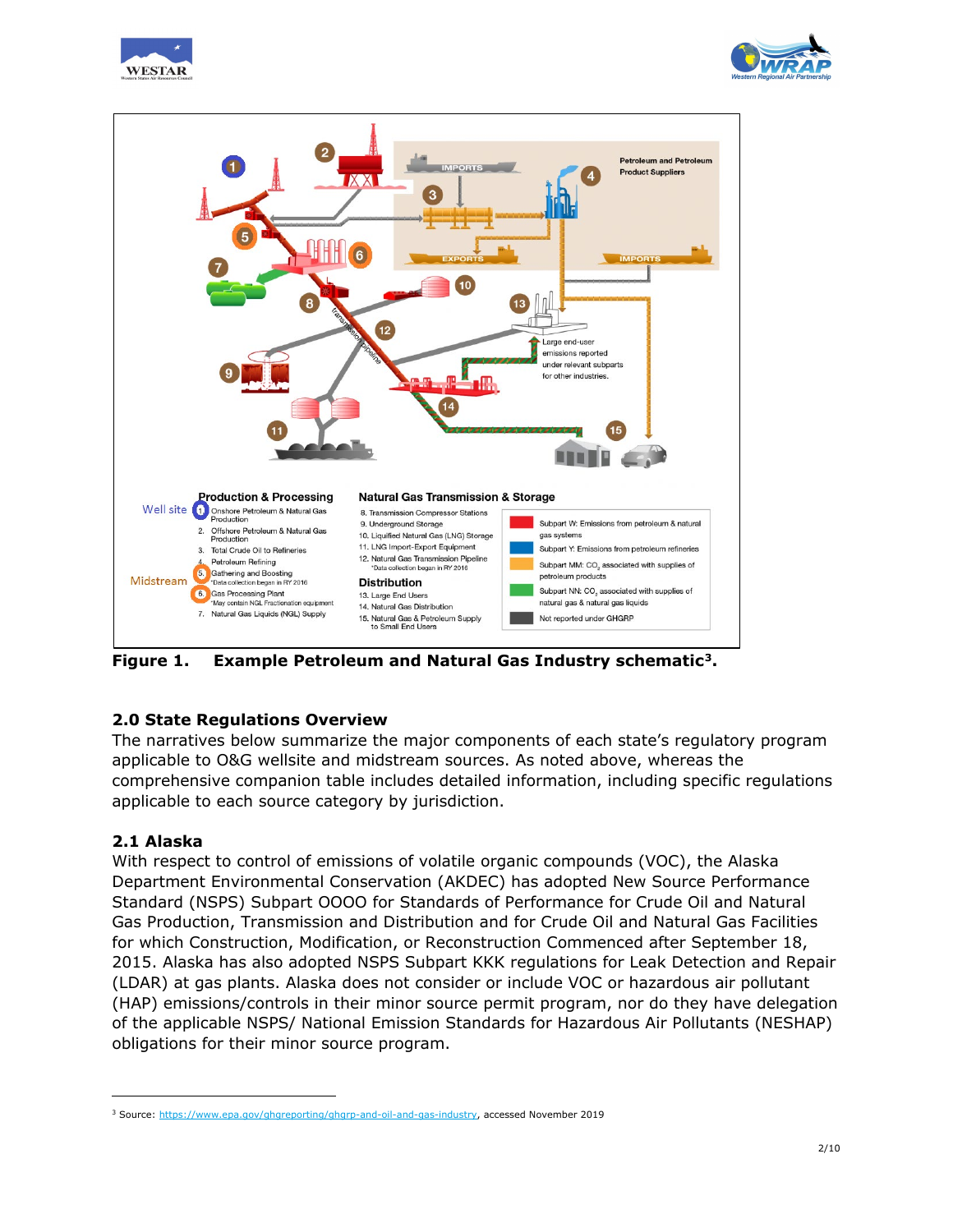



With respect to control of emissions of nitrogen oxides (NOx), Alaska has adopted the combustion control NSPS standards (boiler Subparts Db and Dc, engine/turbine Subparts IIII, JJJJ and KKKK). Alaska's major source permitting threshold for NOx is 100 tons per year (tpy), so minor sources under that threshold do not undergo a Best Available Control Technology (BACT) review. As with other pollutants, Alaska does not consider or include NOx controls for minor sources, nor do they have delegation of the applicable NSPS/NESHAP obligations for their minor source program. Regarding major sources, although NSPS represent the ceiling for NOx emission limits in major source permits, BACT may drive emissions lower if review shows controls to be technically feasible and economically reasonable.

Federal Tier Standards take precedence for nonroad mobile sources. Alaska does have a regulation [18AAC50.502(c)(2)] which requires a minor source permit for temporary portable O&G operations. Such sources have to demonstrate through modeling that the proposed potential emissions will not interfere with the attainment or maintenance of the Alaska Ambient Air Quality Standards. No BACT review is conducted for these minor sources, however. Thus, in certain cases emissions from temporary engines could be restricted to levels under federal requirements in order to meet ambient standards.

# **2.2 California**

In 2017, the California Air Resources Board (CARB) adopted Greenhouse Gas Emission Standards for Crude Oil and Natural Gas Facilities under California Code of Regulations, Title 17, Division 3, Chapter 1, Subchapter 10 Climate Change, Article 4. This regulation is designed to reduce methane emissions from both new and existing O&G facilities. Regulated entities are required to take actions to limit intentional (vented) and unintentional (leaked or fugitive) emissions from equipment and operations.

This regulation applies to owners or operators of equipment and components located within California, including California waters, that are associated with facilities in the sectors listed below, regardless of emissions level.

- Onshore and offshore crude oil or natural gas production; and,
- Crude oil, condensate, and produced water separation and storage; and,
- Natural gas underground storage; and,
- Natural gas gathering and boosting stations; and,
- Natural gas processing plants; and,
- Natural gas transmission compressor stations.

Applicable California regulatory standards are summarized in Table 1.

#### **Table 1. California regulatory standards for O&G sources.**

| <b>Source</b>                                                  | <b>Standard Summary</b>                                                                                                                                                                                                                                     |
|----------------------------------------------------------------|-------------------------------------------------------------------------------------------------------------------------------------------------------------------------------------------------------------------------------------------------------------|
| Separator and tank<br>systems                                  | Requires flash testing to determine annual methane emissions.<br>Requires systems with annual emissions above 10 metric tons<br>(MT) methane to install vapor collection.                                                                                   |
| Circulation tanks<br>used in Well<br>Stimulation<br>Treatments | Operators institute a Best Practices Management Plan, followed<br>$\bullet$<br>by a control equipment technical assessment by January 1,<br>2019.<br>If technical assessment proves out, tanks controlled for<br>$\bullet$<br>emissions by January 1, 2020. |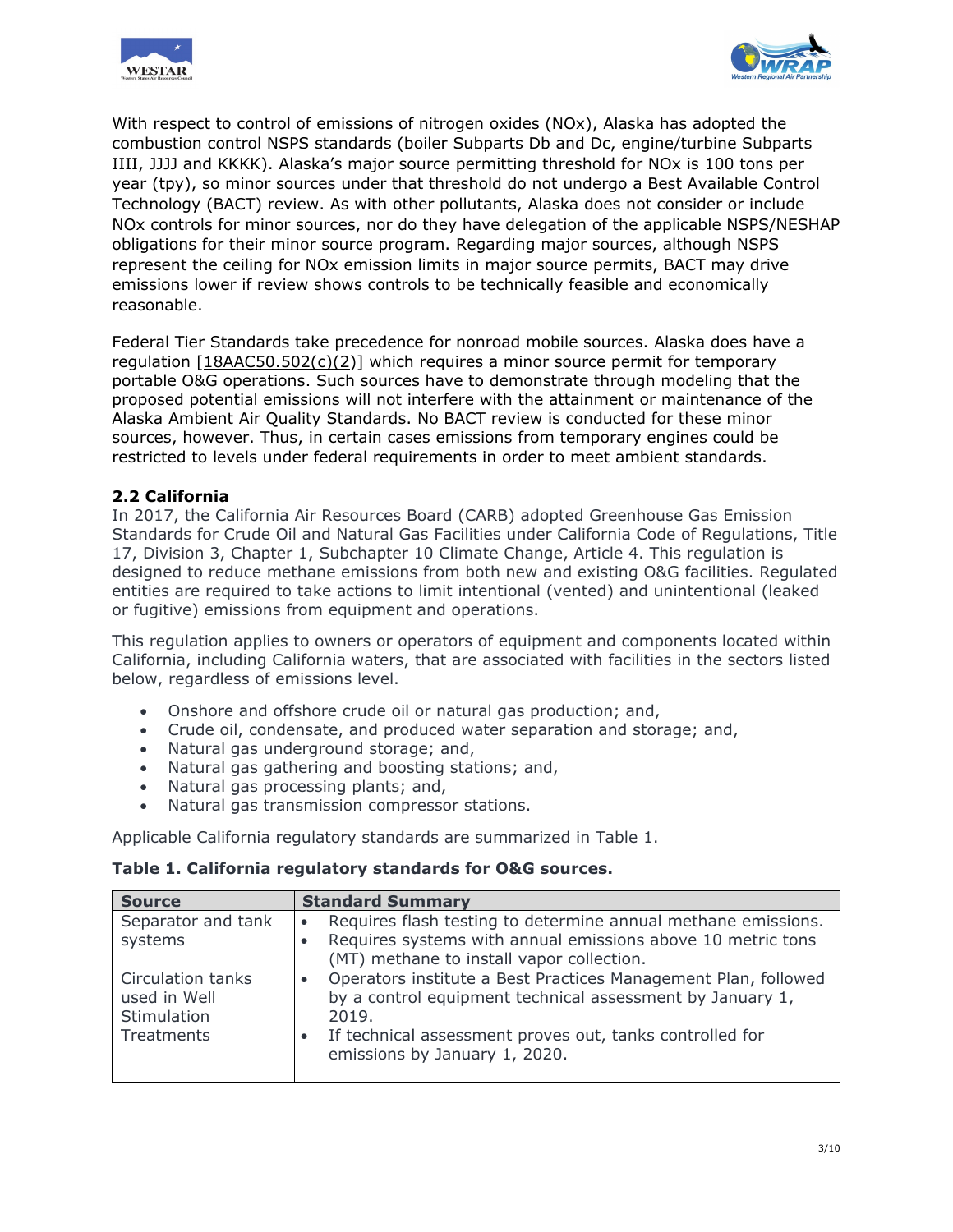



| <b>Source</b>                       | <b>Standard Summary</b>                                                                                                                                               |
|-------------------------------------|-----------------------------------------------------------------------------------------------------------------------------------------------------------------------|
| Leak Detection and<br>Repair (LDAR) | Requires daily audio/visual inspections and quarterly leak<br>$\bullet$<br>measurements of components.<br>Builds on current requirements by many districts to control |
|                                     | VOC.                                                                                                                                                                  |
|                                     | Regulation extends testing to methane at natural gas facilities.<br>$\bullet$                                                                                         |
| Underground gas                     | Ambient air monitoring.<br>$\bullet$                                                                                                                                  |
| storage monitoring<br>program       | Daily or continuous leak monitoring at injection/withdrawal<br>$\bullet$<br>wellheads.                                                                                |
|                                     | Operators submit monitoring plans to CARB for approval.<br>$\bullet$                                                                                                  |
| Natural gas<br>compressors          | Emission standards for reciprocating compressor rod packings<br>$\bullet$<br>and centrifugal compressor wet seals.                                                    |
|                                     | Requires either (1) replacement of high-emitting rod packing or<br>$\bullet$<br>wet seal, or (2) collection of leaking gas.                                           |
|                                     | All compressors subject to LDAR.<br>$\bullet$                                                                                                                         |
| Pneumatic devices                   | Continuous bleed to be changed to no-bleed.<br>$\bullet$                                                                                                              |
| and pumps                           | Air or electricity to operate, or controlled with a vapor collection<br>$\bullet$<br>system.                                                                          |
| Reporting                           | Facility and equipment information;<br>$\bullet$                                                                                                                      |
| requirements                        | Flash test results;<br>$\bullet$                                                                                                                                      |
|                                     | Annual LDAR Results;<br>$\bullet$                                                                                                                                     |
|                                     | Underground natural gas storage monitoring plan reporting;<br>$\bullet$                                                                                               |
|                                     | Annual concentrations or flow rates for compressors and<br>$\bullet$<br>pneumatics; and                                                                               |
|                                     | Additional annual reporting for liquids unloading of natural gas<br>wells, and for well casing vents.                                                                 |

The regulation may be implemented by both CARB and the districts; district implementation is preferred. In most districts, CARB handles one-time facility and equipment reporting; districts handle "on the ground" enforcement. The implementation schedule is summarized below.

- January 1, 2018
	- o Leak Detection and Repair (LDAR) begins;
	- o Underground natural gas storage facilities' monitoring plans due; and
	- o Equipment reporting and flash testing data due.
- July 1, 2018
	- o CARB staff will decide to approve or request modifications of underground natural gas storage facilities' monitoring plans.
- January 1, 2019
	- o Vapor collection on separator and tank systems installed;
	- $\circ$  Pneumatic devices and compressor seal change-outs required; and
	- o Circulation tank technology assessment complete.
- July 1, 2019
	- o Annual reporting of LDAR results, compressor and pneumatic flow rates, and liquids unloading and well casing vent reporting all due.
- January 1, 2020
	- o Circulation tank vapor collection installed, pending technology assessment.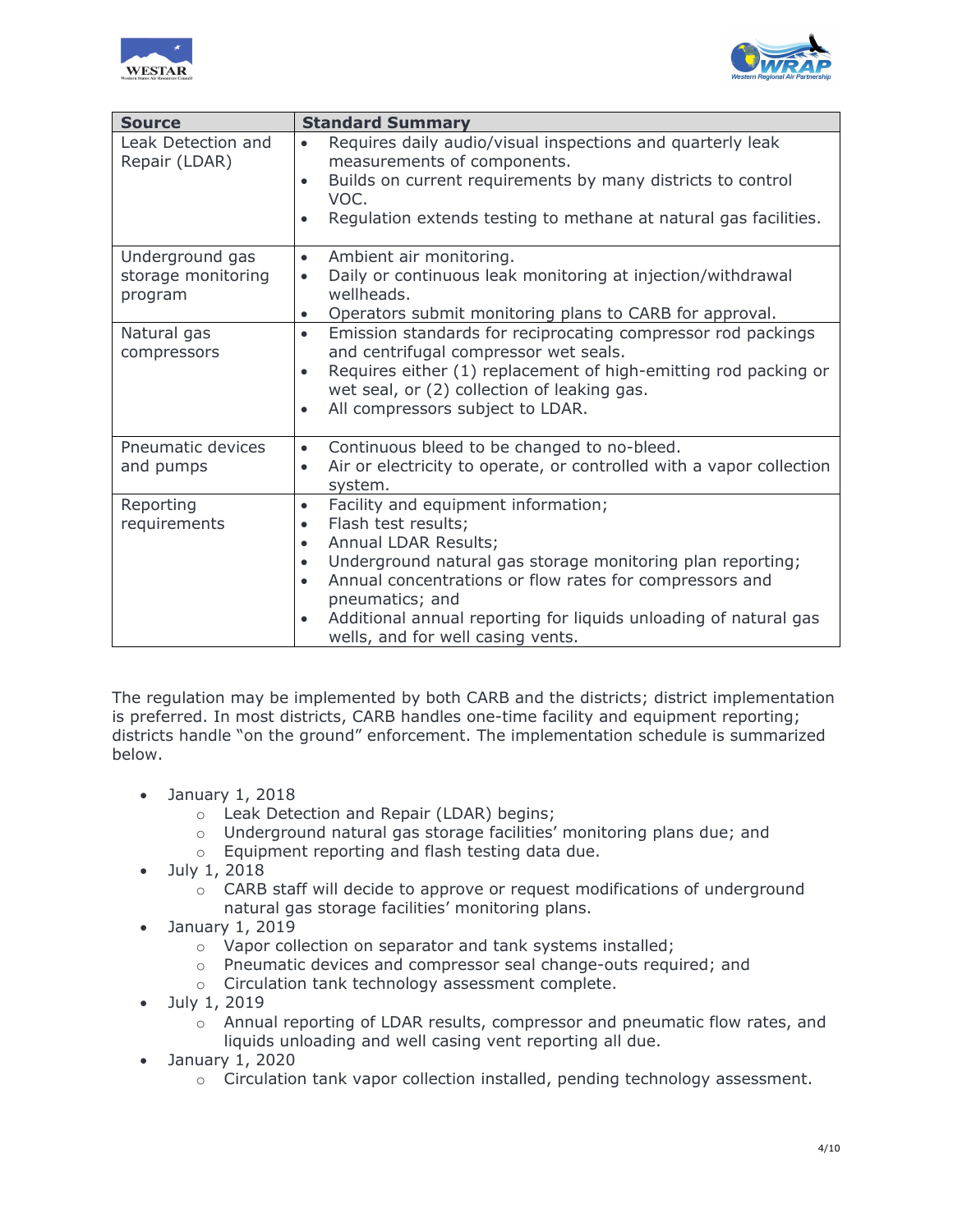



# **2.3 Colorado**

The CDPHE has adopted several rules which regulate VOC emissions from O&G operations in Colorado. The Colorado Oil and Gas Conservation Commission (COGCC) has also adopted requirements under HB 07-1341 which regulate VOC emissions.

COGCC HB 07 1341 requires that green completions be used when technically and economically feasible. If a green completion not feasible, Best Management Practices (BMPs) shall be used. For the purpose of regional emission inventory evaluation, this COGCC rule is essentially equivalent to the NSPS Subpart OOOO requirements for completions.

Colorado Regulation 7 has statewide requirements which are essentially equivalent to NSPS Subpart OOOO regulations for wet seal systems or maintenance schedules to prevent fugitive VOC leaks from the compressor units.

Colorado Regulation 7 requires no or low-bleed pneumatic controllers for all new and existing applications statewide, with limited exceptions. In addition, COGCC HB 07-1341 includes statewide pneumatic controller requirements. For the purpose of regional emission inventory evaluation, Colorado specific pneumatic controller requirements are essentially equivalent to NSPS Subpart OOOO.

Colorado Regulation 7 , Part D, II.C (applicable statewide) requires control of condensate tanks greater than or equal to 6 tpy VOC. COGCC HB 07-1341 lowers the threshold to 5 tpy VOC for sites within 1/4 mile of an "affected building" (applicable only in Garfield, Mesa and Rio Blanco Counties). In December 2019, more stringent statewide controls on storage tanks were adopted under Colorado Regulation 7 requiring all storage tanks (condensate, crude oil and produced water), statewide, with uncontrolled actual VOC emissions greater than or equal to 2 tpy to control emissions (i.e., 95% emission reductions). Storage tanks constructed on or after March 1, 2020, must be in compliance with this requirement upon commencing operation and existing storage tanks constructed before March 1, 2020, must be in compliance by May 1, 2021.

Colorado has adopted NSPS Subpart KKK regulations for Leak Detection and Repair (LDAR) at gas plants. Colorado also has adopted NSPS Subpart OOOO.

Colorado's Regulation 7 requires 90% emission reductions for dehydrators with uncontrolled emissions greater than or equal to 15 tpy VOC (applicable only in ozone nonattainment areas). Under the COGCC HB 07-1341 regulation, dehydrators with uncontrolled emissions greater than or equal to 5 tpy VOC must be controlled if the site is within 1/4 mile of an "affected building" (applicable only to Garfield, Mesa and Rio Blanco Counties).

Colorado has adopted combustion controls targeting NOx emission reductions under NSPS standards (boiler Subparts Db and Dc, engine/turbine Subparts IIII and KKKK). Colorado did not adopt NSPS Subpart JJJJ for spark-ignition-internal combustion engines (SI-ICE). In its place, Colorado has Regulation 7, Part E, I.D sets emission limits for SI-ICE, which are consistent with NSPS Subpart JJJJ. Colorado's minor source permitting threshold for NOx is 10 tpy (5 tpy for sources in nonattainment areas), but minor sources between 50-100 tpy (25-100 tpy in ozone nonattainment areas) do not undergo a BACT review. In Colorado, NSPS requirements, Regulation 7, and Part E, I.D represent the ceiling for NOx limits in minor source permits.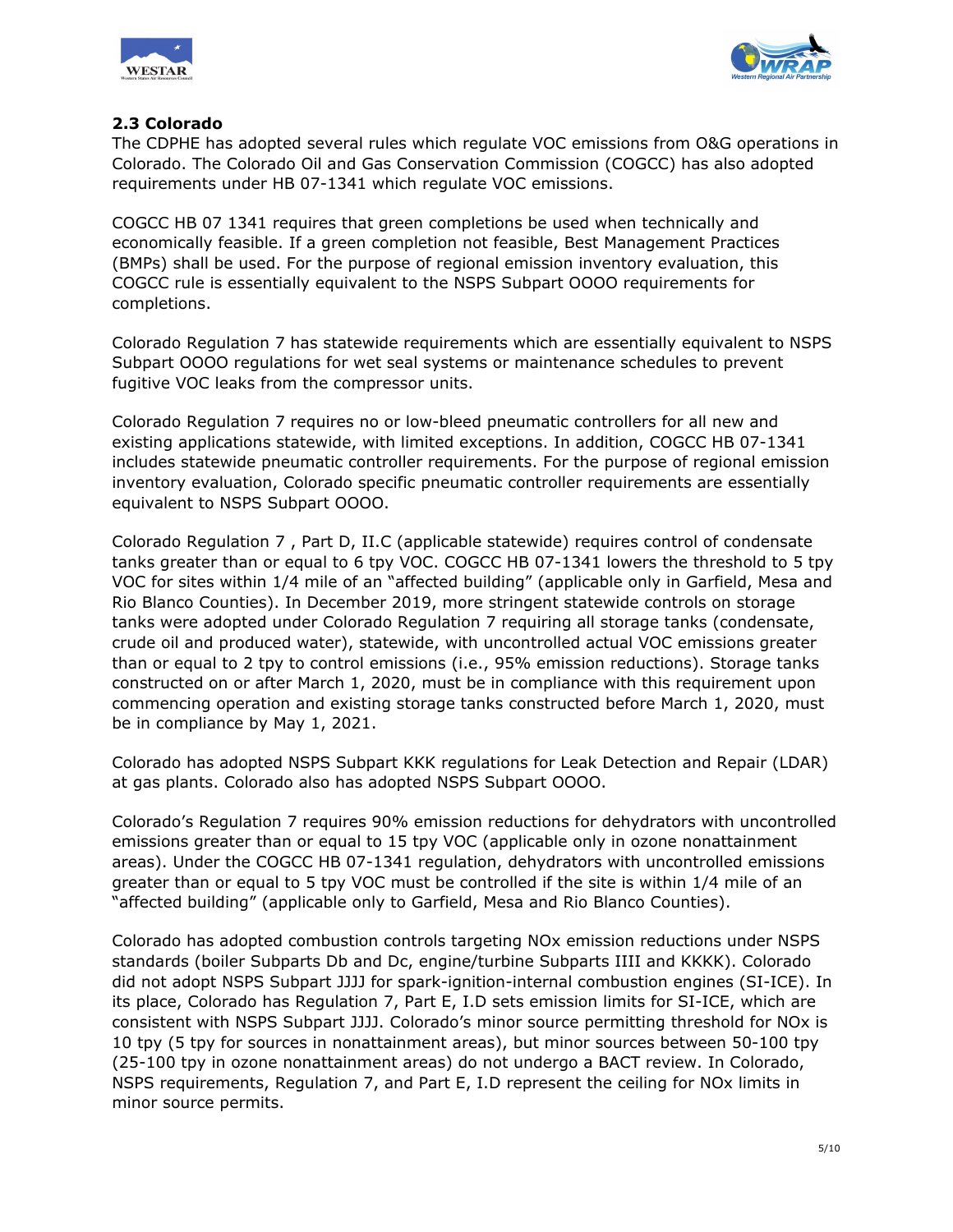



Federal Tier Standards take precedence for Nonroad Mobile Sources. Colorado does have a regulation [Regulation 3 Part A, I.B.31] which requires that nonroad engines greater than 1200 brake horsepower (BHP), which operate more than 4380 hours per year, are subject to Colorado state requirements (for nonroad engines co-located at an existing major source of NOx or SO2, engines greater than 1200 BHP must meet Colorado requirements regardless of operating hours). Such engines must pay a Colorado emission fee mandated by an Air Pollutant Emission Notice (APENs), and if they emit 100 tpy or more of NOx (or other thresholds applicable to other pollutants), they must submit an application for a sitespecific, temporary permit. This permit will contain such terms and conditions determined by CDPHE to be necessary to protect Colorado Ambient Air Quality Standards. Thus, it is possible that temporary engine emissions could be restricted to levels under Federal Nonroad Mobile emission limits in order to meet ambient standards.

#### **2.4 Montana**

Montana DEQ has a robust air quality program that works together with Montana Board of Oil and Gas Conservation (MBOGC) regulations and federal regulations to limit emissions during the drilling, completion and operation of O&G wells in Montana.

Montana DEQ regulations require O&G well facilities to control emissions from the time the well is completed until the source is registered or permitted (Administrative Rules of Montana [ARM] Title 17, Chapter 8, Subchapter 16). Once the well is completed, the owner or operator has 60 days to determine the facility's potential to emit (PTE) and either apply for a Montana Air Quality Permit (MAQP) according to the provisions of ARM Title 17, Chapter 8, Subchapter 7 or register the facility according to the requirements of ARM Title 17, Chapter 8, Subchapter 17. Subchapter 17 is Montana's O&G well facility registration program, which is essentially a permit by rule program that allows the owner or operator of a registration eligible facility to register with Montana DEQ and follow the requirements contained in Subchapter 17 in lieu of submitting an application for and obtaining an MAQP. If a source cannot meet the requirements outlined in Subchapter 17, the source must apply for an MAQP. O&G well facilities are subject to all applicable state and federal rules, including SIP-approved, federally enforceable requirements, regardless of whether the facilities obtain an MAQP, register in lieu of obtaining an MAQP, or have a potential to emit (PTE) below the 25 tpy permit/registration threshold.

The only O&G sources currently eligible to register in Montana are upstream crude oil well (tank battery) facilities. All other oil and gas sector facilities which exceed the minor source threshold of 25 tpy of any regulated pollutant are required to obtain an MAQP. Furthermore, oil or gas well facilities subject to Title V requirements are currently prohibited from registering.

Montana's air quality program has permitting and registration rules for control of fugitive VOC vapors from O&G facilities. Subchapter 16 requires that each applicable piece of O&G well facility equipment with VOC heating value greater than 500 British Thermal Unit per standard cubic foot (BTU/scf) and with a PTE greater than 15 tpy VOC be controlled. These VOC vapors must either be routed to a gas pipeline or controlled using emission minimizing technology from the time the well is initially completed until the facility is registered or permitted. Upon registration, all equipment with VOC vapors with a heating value greater than 200 BTU/scf and having a PTE greater than 15 tpy VOC, must capture the VOC emissions and route them to a pipeline or a smokeless combustion device (or equivalent control) operating at 95% or greater control efficiency. Submerged filling of tanks during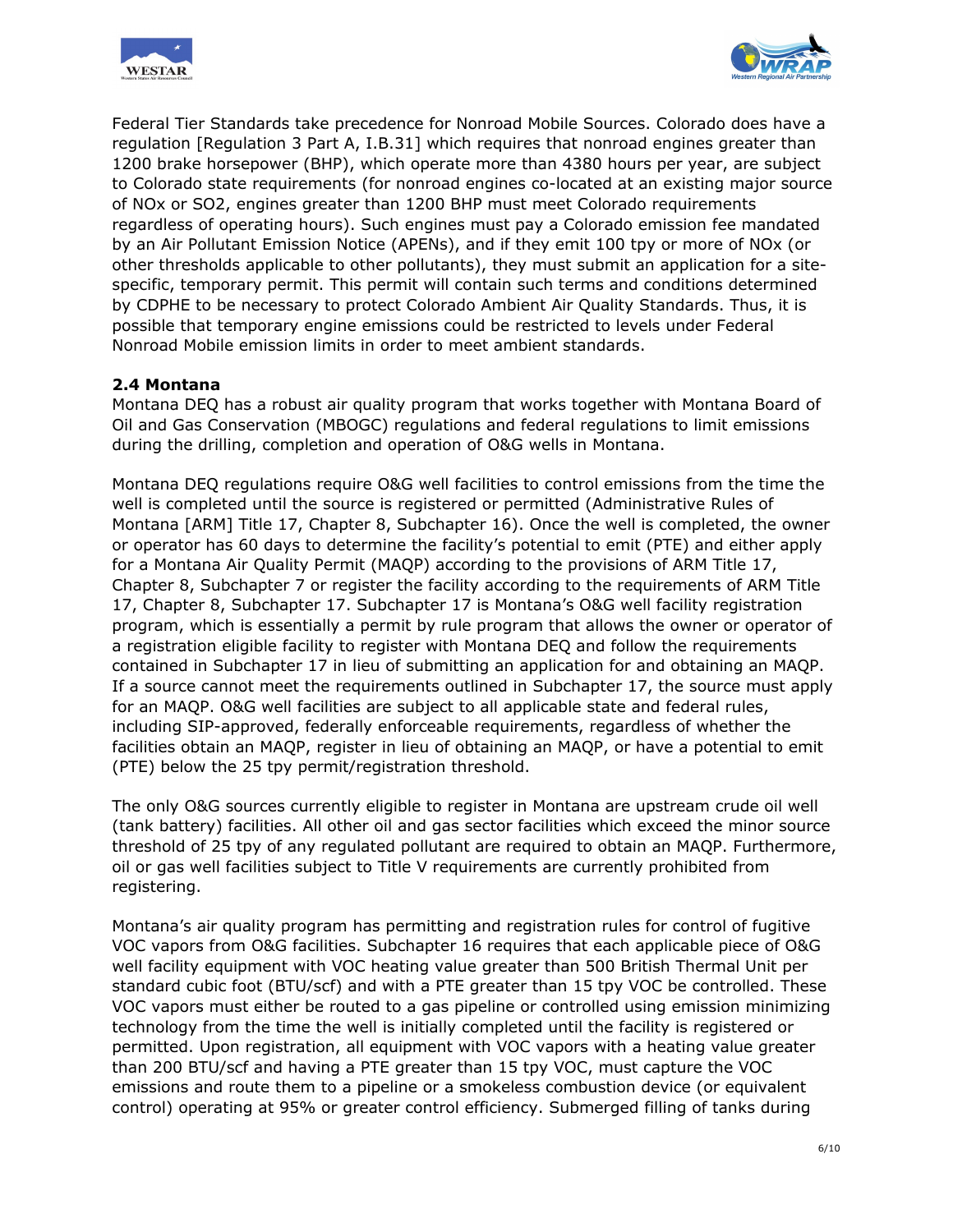



loading/unloading is also required. If applying for an MAQP, control requirements are determined via a case-by-case BACT analysis and determination. A case-by-case BACT analysis requirement may include design, equipment, work practice, or operational standards in place of or in combination with an emission limitation.

With respect to NSPS limiting VOC emissions, Montana has adopted NSPS Subparts KKK, LLL, and OOOO and NESHAP Subparts HH and HHH regulations covering the upstream and midstream O&G sectors. Montana has not adopted NSPS Subpart OOOOa. Montana intends to adopt Subpart OOOOa during its next annual incorporation.

With respect to NSPS limiting NOx emissions, Montana has adopted the combustion control NSPS standards (boiler Subparts Db and Dc, engine/turbine Subparts IIII, JJJJ and KKKK) applicable to the upstream and midstream O&G sectors. Subchapters 16 and 17 require that stationary rich burn internal combustion engines greater than 85 BHP be equipped with nonselective catalytic reduction or its equivalent. Similarly, stationary lean burn internal combustion engines greater than 85 BHP are required to be equipped with oxidation catalytic reduction or its equivalent. Sources that obtain an MAQP undergo a case-by-case BACT analysis and determination, which may include design, equipment, work practice, or operational standards in place of or in combination with an emission limitation.

Federal Tier Standards take precedence for nonroad mobile sources. Montana has no separate state restrictions for temporary engines.

#### **2.5 New Mexico**

NMED Air Quality Bureau has adopted by reference NSPS (40 CFR 60) and NESHAP (40 CFR 63) applicable to oil and gas sources that have been promulgated in the Federal Register up to January 15, 2017.

New Mexico minor source permitting requirements are specified in 20.2.72 New Mexico Administrative Code (NMAC). Minor source air quality permits are required for all sources with a PTE greater than 10 pounds per hour (pph) or 25 tpy of any regulated air pollutant with a National or New Mexico Ambient Air Quality Standard. A Notice of Intent, or registration, is required under 20.2.73 NMAC for any source with emissions of any regulated air pollutant greater than 10 tpy, including VOC and HAPs. These rules apply throughout New Mexico except for on Tribal lands and in Bernalillo County.

Regarding  $NO<sub>x</sub>$ , New Mexico has adopted the combustion control NSPS standards (40 CFR 60, boiler Subparts Db and Dc, engine Subparts IIII and JJJJ, and Turbine Subparts GG and KKKK). New Mexico's permitting threshold for NOx is 10 pph or 25 tpy. Therefore, in New Mexico, NSPS requirements represent the ceiling for  $NO_X$  limits in minor source permits.

Federal Tier Standards take precedence for nonroad mobile sources. New Mexico also requires air quality permits for nonroad engines under 20.2.72 NMAC since that regulation covers both "stationary sources" and "portable stationary sources". New Mexico has no separate restrictions for temporary compression-ignition (CI) or spark-ignition internal reciprocating internal combustion engines (SI-RICE). If a facility is subject to a Title V permit; then, any nonroad engine operating, monitoring, and records requirements in a minor source construction permit are incorporated into its Title V permit.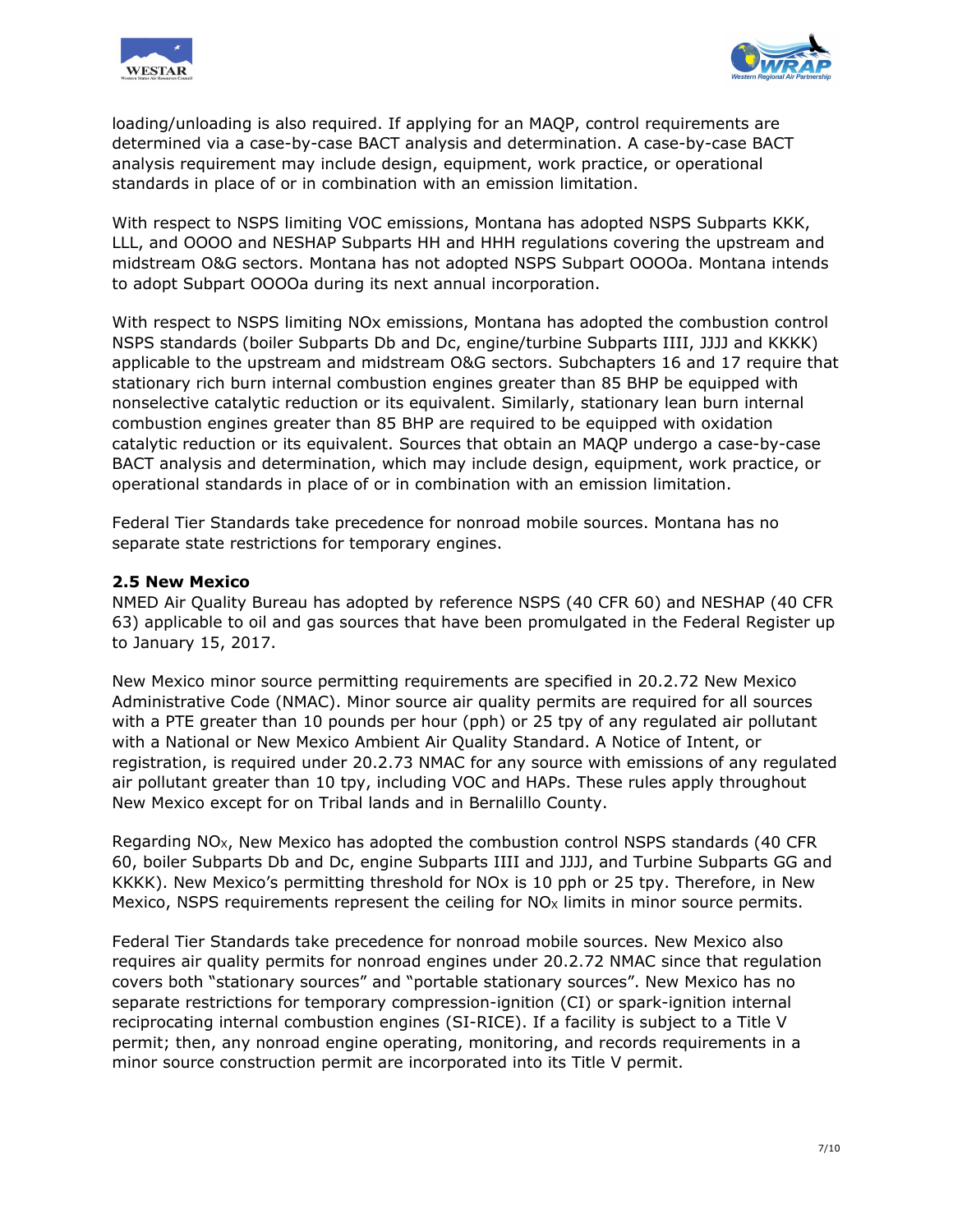



New Mexico has several source specific regulations that were originally promulgated in 1995. Most new NSPS that cover similar sources have more stringent requirements. These state regulations include: 20.2.33 NMAC - Gas Burning Equipment  $NO<sub>X</sub>$ ; 20.2.35 NMAC -Natural Gas Processing Plant – Sulfur; 20.2.38 NMAC - Hydrocarbon Storage Facilities; 20.2.61 NMAC - Smoke and Visible Emissions; and 20.2.81 NMAC - Western Backstop Sulfur Dioxide Trading Program (not yet triggered).

Governor Michelle Lujan Grisham's Executive Order on Addressing Climate Change and Energy Waste Prevention directs NMED and the New Mexico Energy, Minerals and Natural Resources Department (EMNRD) to develop regulations to reduce oil and gas sector methane emissions and to prevent waste from new and existing sources. Additional information may be found on the New Mexico Methane Strategy website<sup>4</sup>.

NMED has General Construction Permits for O&G facilities (GCP-O&G); temporary flaring (GCP-Temporary Controls); and sources with tanks that do not require a permit but wish to avoid being subject to NSPS OOOO tank requirements (GCP6).

#### **2.6 North Dakota**

i,

The North Dakota Department of Environmental Quality, Division of Air Quality is currently in the process of rulemaking to take primacy of NSPS Subpart OOOO and OOOOa, anticipated for submittal to EPA mid-2020.

To date, except as noted below, North Dakota has adopted no regulations comparable to NSPS Subpart OOOO and OOOOa for VOC emissions from O&G operations. North Dakota has adopted NSPS Subpart KKK regulations for Leak Detection and Repair (LDAR) at gas plants. North Dakota Administrative Code (NDAC) Chapter 33.1-15-07 – Control of Organic Compounds Emissions requires submerged filling of liquid hydrocarbons from tanks 1,000 gallons or larger and tank cars at facilities handling 20,000 gallons per day or more; other control, such as vapor recovery or combustion is acceptable. Chapter 33.1-15-07 contains provisions requiring properly designed and maintained seals for pumps and compressors. Chapter 33.1-15-07 contains general requirements for control of all organic compounds through proper disposal (i.e. combustion).

Instead of minor source permitting requirements for O&G wells, North Dakota requires O&G production facilities to submit registrations for each, individual well in accordance with Chapter 33.1-15-20 in lieu of applying for a permit. To ensure compliance, the "Bakken Pool Oil and Gas Production Facilities Air Pollution Control Permitting & Compliance Guidance"[5](#page-8-1); hereafter called Bakken Pool O&G Guidance) provides guidance for calculating and selecting control equipment for tank vapor controls.

This Bakken Pool O&G Guidance requires that tanks constructed after June 1, 2011 must control total VOC emissions from flashing and from standing/working/breathing losses by at least 90%. The control efficiency requirement is raised to 98% if the VOC PTE is equal to or greater than 20 tpy from a tank.

<span id="page-8-0"></span><sup>4</sup> New Mexico Methane Strategy website: [https://www.env.nm.gov/new-mexico-methane-strategy/,](https://www.env.nm.gov/new-mexico-methane-strategy/) accessed January 2020

<span id="page-8-1"></span><sup>5</sup> "Bakken Pool Oil and Gas Production Facilities Air Pollution Control Permitting & Compliance Guidance",

[https://deq.nd.gov/publications/AQ/policy/PC/20110502\\_OilGas\\_Permitting\\_Guidance.pdf,](https://deq.nd.gov/publications/AQ/policy/PC/20110502_OilGas_Permitting_Guidance.pdf) accessed January 2020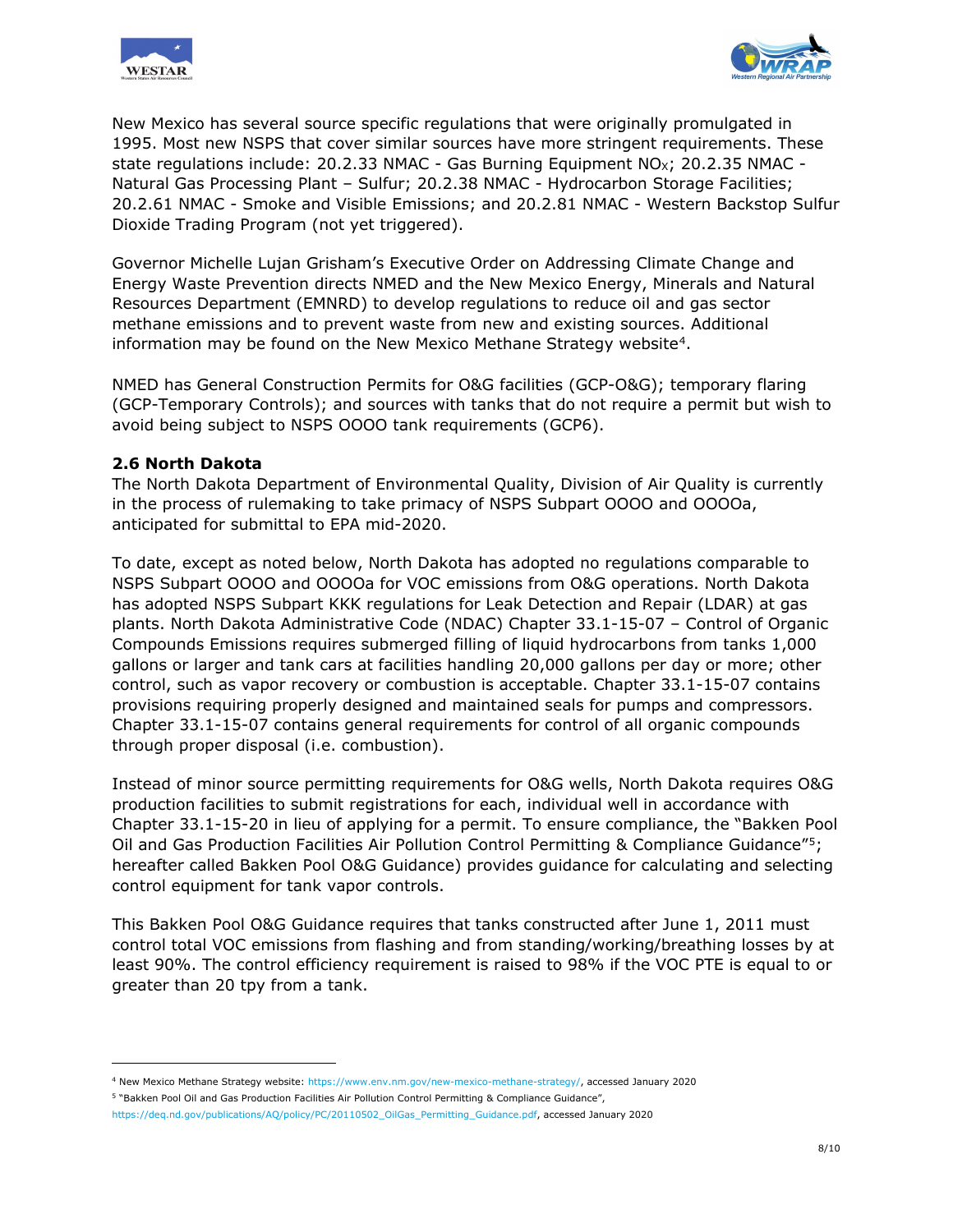



Regarding NOx, North Dakota has adopted combustion control NSPS standards (boiler Subparts Db and Dc, engine/turbine Subparts IIII, JJJJ and KKKK). North Dakota's permitting threshold for NOx is 100 tpy. Other than O&G sources (see O&G registration requirements above), facilities that emit less than 100 tpy NOx are subject to minor source permitting, but do not undergo a BACT review. Regarding major sources, although the NSPS represent the ceiling for NOx limits in major source permits, BACT may drive emissions lower if review shows controls to be technically feasible and economically reasonable.

Federal Tier Standards take precedence for nonroad mobile sources. North Dakota has no separate state restrictions for temporary/mobile sources.

# **2.7 Utah**

Utah Administrative Code Rules R307-501 to 511 address emission control requirements for O&G facilities. Rules R307-501 to 504 specify general requirements for good air pollution control practices: All existing and new pneumatic controllers must meet 40 CFR 60, Subpart OOOO, all flares must have auto-ignitors, and tank truck loading must be controlled. R307- 505 to 511 specify a permit by rule approach to replace the previous minor source permitting process for O&G well sites under state jurisdiction. These rules require all O&G sources to register with the Division of Air Quality (DAQ). If site-wide throughput is 8,000 barrels or greater of crude oil or 2,000 barrels or greater of condensate per year, VOC emissions from storage tanks must be controlled by 95%. If uncontrolled dehydrator emissions are greater than 4 tons per year of VOC emissions, 95% control is required. If a site is required to control emissions, semi-annual LDAR inspections are required. All O&G sites must meet specific natural gas engine emission requirements if new or moved after January 1, 2016. All associated gases from O&G well sites must be flared, routed to a sales pipeline or controlled.

Utah regulations for hydrocarbon storage tanks in ozone nonattainment areas (R307-327) require large tanks (greater than 40,000 gallons) with high vapor pressure (true vapor pressure greater than 1.52 pounds per square inch, absolute [psia] at storage temperature) to be controlled to minimize vapor loss (new tanks shall be fitted with an internal floating roof resting on the liquid surface). This regulation is applicable to the following counties which are nonattainment for ozone as of January 2020: Davis, Duchesne, Salt Lake, Tooele, Uintah, Utah, and Weber counties.

Utah Administrative Code (UAC) Rule 307-401-9 exempts sources from New Source Review (NSR) permitting with controlled emissions below de minimis levels (PTE less than 5 tpy each for particulate matter less than 10 microns [PM<sub>10</sub>], NOx, sulfur oxides [SOx], carbon monoxide [CO], VOC, or single HAP less than 500 pounds per year, combined HAP less than 1 tpy).

Utah has adopted combustion control NSPS standards (boiler Subparts Db and Dc, engine/turbine Subparts IIII, JJJJ and KKKK) which target NOx emission reductions. Utah's permitting threshold for NOx is 5 tpy; minor sources with PTE between 5-100 tpy undergo a BACT review. NSPS represents the ceiling for NOx limits in minor source permits; BACT may drive emissions lower if review shows controls to be technically feasible and economically reasonable.

Utah has adopted NSPS Subpart KKK regulations for Leak Detection and Repair (LDAR) at gas plants.